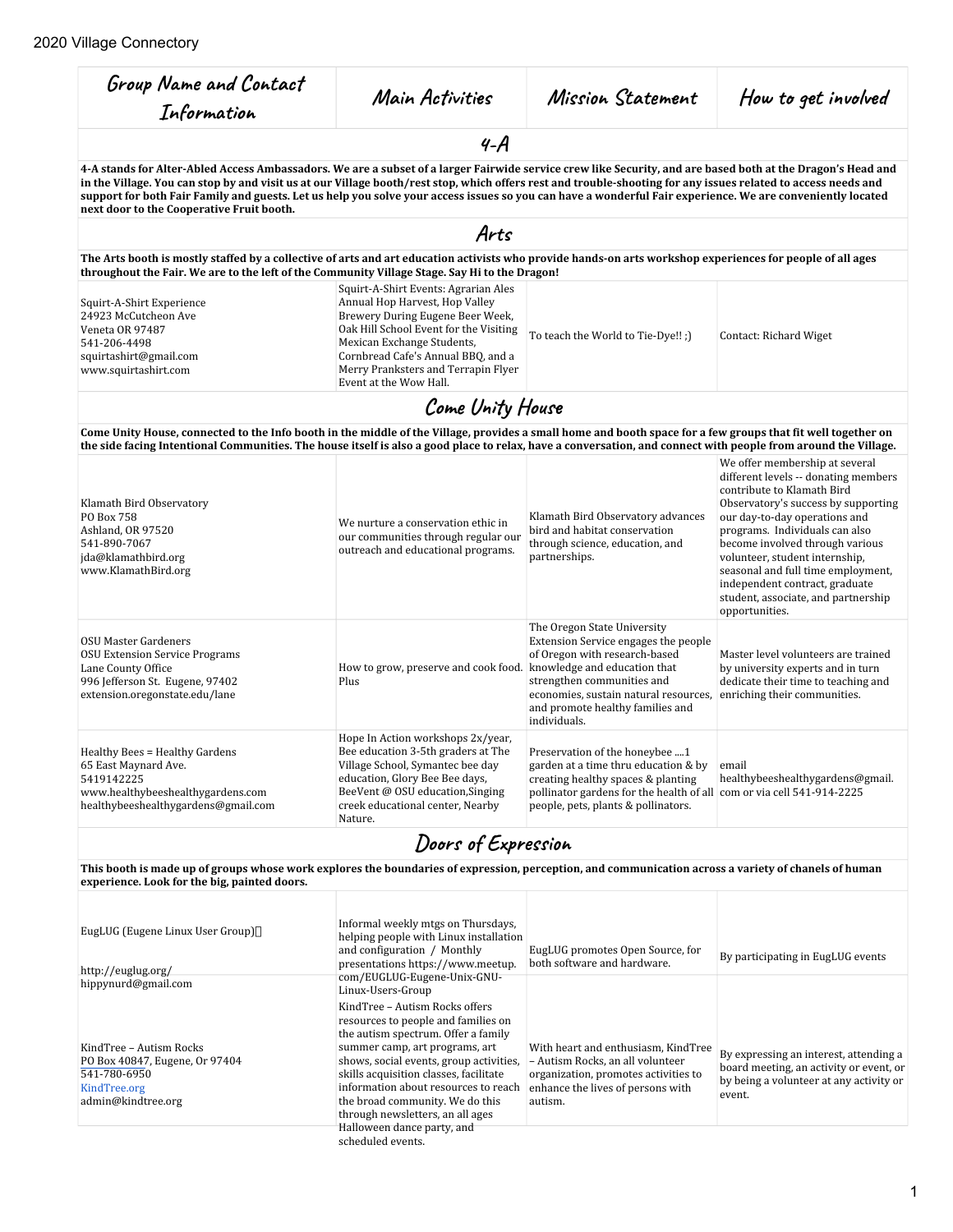| Group Name and Contact<br>Information                                                                                            | Main Activities                                                                                                                                                                                                                                                                             | Mission Statement                                                                                                                                                                                                                                                                                                                                                                                                                         | How to get involved                                                                                   |
|----------------------------------------------------------------------------------------------------------------------------------|---------------------------------------------------------------------------------------------------------------------------------------------------------------------------------------------------------------------------------------------------------------------------------------------|-------------------------------------------------------------------------------------------------------------------------------------------------------------------------------------------------------------------------------------------------------------------------------------------------------------------------------------------------------------------------------------------------------------------------------------------|-------------------------------------------------------------------------------------------------------|
| MindFreedom int.<br>454 Willamette St, Eugene, OR 97401<br>541-653-2555<br>www.mindfreedom.org/<br>christinapeirsol@gmail.com    | we will have a q and a with patch<br>adams and have a new topic<br>presented twice on the prison mental<br>health issues.                                                                                                                                                                   | "In a spirit of mutual cooperation,<br>MindFreedom leads a nonviolent<br>revolution of freedom, equality, truth<br>and human rights that unites people<br>affected by the mental health system<br>with movements for justice<br>everywhere."                                                                                                                                                                                              | go to our website and send up a<br>message or go to our facebook page<br>or call us                   |
| Portland Indymedia<br>7901 SE Stark St, Portland, OR 97215<br>503-890-5976<br>http://portland.indymedia.org<br>pdx-imc@resist.ca | Promote and report on many social<br>justice events in Portland and<br>throughout Oregon via website<br>(portland.indymedia.org for many<br>examples)                                                                                                                                       | Bring voice to the voiceless through<br>open publishing in a variety of media                                                                                                                                                                                                                                                                                                                                                             | Contact via email, in person through<br>trusted community, or general<br>meetings. No formal process. |
| Electronic Frontier Foundation<br>815 Eddy Street<br>San Francisco CA 94109 USA<br>14154369333<br>www.eff.org<br>info@eff.org    | Whether defending your rights from<br>attack or seeking front-line justice to<br>establish your rights, EFF battles for<br>digital freedom in the courts.<br>Recent legal cases: https://www.eff.<br>org/cases<br>Recent press releases: https://www.<br>eff.org/updates?type=press_release | The Electronic Frontier Foundation is<br>the leading nonprofit organization<br>defending civil liberties in the digital<br>world. Founded in 1990, EFF<br>champions user privacy, free<br>expression, and innovation through<br>impact litigation, policy analysis,<br>grassroots activism, and technology<br>development. We work to ensure that<br>rights and freedoms are enhanced<br>and protected as our use of<br>technology grows. | We run an EFFector program to<br>recruit new talent. https://act.eff.<br>$\sigma$ g/                  |

**Cooperative Fruits and Nuts** 

**The Fruit Booth is one of two places in the village to offer products for sale - fresh, organic fruit, nuts, and granola! But that's not all: the Fruits and Nuts crew also distribute information about the relationships between healthy food and a healthy planet, and spread the word about how the ways we buy our food impact the planet we depend on. Look under the sun shade for beautiful, delicious fruit!**

# Green Earth

**OUR MISSION STATEMENT: Educate, Empower & Inspire for the sake of Life and Earth. We're a diverse collection of community educators & activists dedicated to promoting social & ecological justice for current & future generations of all species. We welcome your presence in our common goal of cherishing and protecting this green and beautiful planet. We are located between Peace and Justice and Spirit, with a big sun adorning the front of our booth.**

| Restoring Eden<br>15482 SE Bradford Rd. Clackamas, OR 97015<br>971-327-8922<br>restoringeden.org<br>mnacrelli@frontier.com                                                    | Participating in follow-up studies to<br>document the adverse health effects<br>of mountaintop removal coal mining<br>on nearby communities.                                                                                                                                                                                                                                           | Making hearts bigger, hands dirtier,<br>and voices stronger by rediscovering<br>the biblical call to love, serve, and<br>protect God's creation.                                                                                                                                                                                                                                                                                                                                                                                                                                                                                                                                              | Sign up online, at an event, by phone,<br>or by mail.                                                                                                                                                                                                               |
|-------------------------------------------------------------------------------------------------------------------------------------------------------------------------------|----------------------------------------------------------------------------------------------------------------------------------------------------------------------------------------------------------------------------------------------------------------------------------------------------------------------------------------------------------------------------------------|-----------------------------------------------------------------------------------------------------------------------------------------------------------------------------------------------------------------------------------------------------------------------------------------------------------------------------------------------------------------------------------------------------------------------------------------------------------------------------------------------------------------------------------------------------------------------------------------------------------------------------------------------------------------------------------------------|---------------------------------------------------------------------------------------------------------------------------------------------------------------------------------------------------------------------------------------------------------------------|
| Corvallis Odd Fellows Living Legacy<br>Corvallis Odd Fellows, 223 SW 2nd St, Corvallis, Or<br>97333<br>541-286-4020<br>www.corvallisoddfellows.org<br>leewelch123@hotmail.com | Tree planting for Dunawi Creek<br>restoration and with Corvallis Parks<br>& Rec.                                                                                                                                                                                                                                                                                                       | "visit the sick, bury the dead, educate<br>the orphan, and relieve the<br>distressed"                                                                                                                                                                                                                                                                                                                                                                                                                                                                                                                                                                                                         | be sponsored by a member, then<br>interviewed and voted in by<br>membership; but non-Odd Fellows<br>are invited to join us on tree planting<br>projects                                                                                                             |
| Corvallis Sustainability Coalition<br>PO Box 2310, Corvallis, OR 97339<br>541-602-3430<br>sustainablecorvallis.org<br>save@sustainablecorvallis.org                           | Our purpose is education and action<br>to create a more socially.<br>economically and ecologically<br>sustainable community. We hold an<br>annual Sustainability Town Hall and<br>Sustainability Fair for 500-600<br>people each Spring, and quarterly<br>gatherings for around 150 to<br>showcase businesses and individuals<br>who are advancing sustainability in<br>our community. | The Corvallis Sustainability Coalition<br>is a network of organizations and<br>individuals in Corvallis, Oregon, who<br>are working together to create a<br>sustainable community. It includes<br>businesses, non-profits, faith<br>communities, educational<br>institutions, and government<br>entities-all committed to creating a<br>community that values<br>environmental quality, social equity,<br>and economic vitality.<br>Our primary purpose is to foster<br>communication and collaboration, so<br>we can accelerate progress toward a<br>sustainable future. Our work has built<br>on the efforts and accomplishments<br>of the City of Corvallis and other<br>community groups. | As we are nearly 100% volunteer-run<br>(only 3 paid staff), all an individual<br>has to do is sign-up on our website to<br>become a volunteer, or, they can<br>simply attend any of the 12 Action<br>Teams' team meetings and sit-in and<br>plug-in as appropriate. |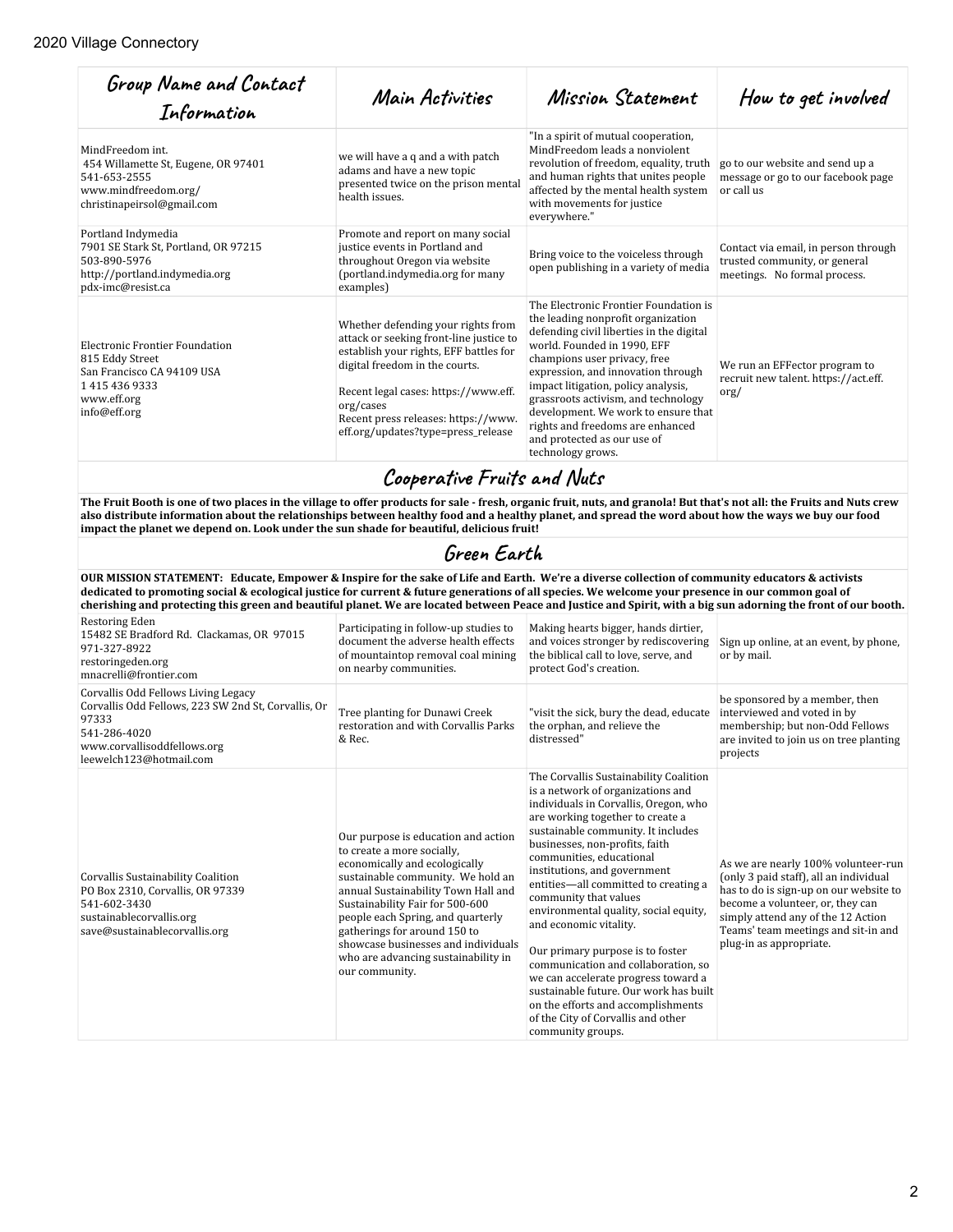| Group Name and Contact<br>Information                                                                                                                            | Main Activities                                                                                                                                                                                                                                                                                                                                                                                                                                                                                                                                                                                                                                                                                                                                                                                                                    | Mission Statement                                                                                                                                                                                                                                                                                                                                                                                                                                                                                                                                                                            | How to get involved                                                                                                                                                                                                                                                                                                                                                                                                                                                                                                                                                                                 |
|------------------------------------------------------------------------------------------------------------------------------------------------------------------|------------------------------------------------------------------------------------------------------------------------------------------------------------------------------------------------------------------------------------------------------------------------------------------------------------------------------------------------------------------------------------------------------------------------------------------------------------------------------------------------------------------------------------------------------------------------------------------------------------------------------------------------------------------------------------------------------------------------------------------------------------------------------------------------------------------------------------|----------------------------------------------------------------------------------------------------------------------------------------------------------------------------------------------------------------------------------------------------------------------------------------------------------------------------------------------------------------------------------------------------------------------------------------------------------------------------------------------------------------------------------------------------------------------------------------------|-----------------------------------------------------------------------------------------------------------------------------------------------------------------------------------------------------------------------------------------------------------------------------------------------------------------------------------------------------------------------------------------------------------------------------------------------------------------------------------------------------------------------------------------------------------------------------------------------------|
| Friends of Buford Park & Mt. Pisgah<br>338 w. 11th, eugene, 97401<br>541-255-5362<br>www.bufordpark.org<br>outreach@bufordpark.org or birthroots@hotmail.<br>com | we participate in many community<br>events, including the Wildflower<br>festival, volunteer clean up parties on<br>the river, uo enviro justice<br>symposium, the Fiddlehead Fest, and<br>we also put on our own events, tours,<br>and workshops                                                                                                                                                                                                                                                                                                                                                                                                                                                                                                                                                                                   | To protect and enhance native<br>ecosystems and compatible<br>recreation in the Mt. PIsgah area                                                                                                                                                                                                                                                                                                                                                                                                                                                                                              | we have over 500 volunteers and<br>over 600 members who donate to us.                                                                                                                                                                                                                                                                                                                                                                                                                                                                                                                               |
| Firefighters United for Safety, Ethics, and Ecology<br>(FUSEE)<br>2852 Willamette #125, Eugene, OR 97405<br>541-338-7671<br>www.fusee.org<br>fire@efn.org        | We gave presentations at the Public<br><b>Interest Environmental Law</b><br>Conference in Eugene, and the<br>International Fire Ecology and<br>Management Congress in Orlando                                                                                                                                                                                                                                                                                                                                                                                                                                                                                                                                                                                                                                                      | We promote safe, ethical, ecological<br>fire management.                                                                                                                                                                                                                                                                                                                                                                                                                                                                                                                                     | Go to our website and sign up as a<br>member.                                                                                                                                                                                                                                                                                                                                                                                                                                                                                                                                                       |
| Our Children's Trust<br>https://www.ourchildrenstrust.org/                                                                                                       | Our Children's Trust advocates on<br>behalf of youth and future<br>generations.<br>Our Children's Trust advocates for<br>legally-binding, science-based climate<br>recovery policies.<br>Our Children's Trust elevates the<br>voice of youth to secure the legal<br>right to a stable climate and healthy<br>atmosphere for the benefit of all<br>present and future generations.<br>Through our programs, youth<br>participate in advocacy, public<br>education and civic engagement to<br>ensure the viability of all natural<br>systems in accordance with science.                                                                                                                                                                                                                                                             | Our mission is to protect earth's<br>atmosphere and natural systems for<br>present and future generations. We<br>lead a game-changing legal campaign<br>seeking systemic, science-based<br>emissions reductions and climate<br>recovery policy at all levels of<br>government. We give young people,<br>those with most at stake in the<br>climate crisis, a voice to favorably<br>impact their futures.                                                                                                                                                                                     | Thank you for your interest in taking<br>action! Here are some things YOU can<br>do to support our work and the<br>young people standing up for their<br>rights to a livable future.<br>* Join the #youthvgov movement.<br>* Donate to support our continued<br>efforts!<br>* Follow us on Facebook, Twitter,<br>Instagram and LinkedIn.<br>* Share our posts with your followers.<br>* Join or start up a YouCAN chapter in<br>your own community.<br>* Are you a young person? Join Earth<br>Guardians, an organization of young<br>leaders who are fighting for our<br>futures across the globe. |
| LandWatch Lane County<br>P.O. box 5347 Eugene, OR 97405<br>541-741-3625<br>www.landwatch.net<br>hopsbran@aol.com                                                 | LandWatch is very known for its<br>participation in defending Parvin<br>Butte and also more recently saving<br>T.V. butte in Oakridge. Currently have<br>been assisting the community near<br>Lane Community College pertaining<br>to hundreds of acres that were clear<br>cut by Mcdougals and planning on<br>selling off to eager developers.                                                                                                                                                                                                                                                                                                                                                                                                                                                                                    | About LandWatch<br>LandWatch Lane County is a 501(c)<br>(3) tax exempt, non-profit<br>organization dedicated to protecting<br>Lane County's water, soils and air so<br>that our natural areas, farms and<br>forests will remain vital in perpetuity.                                                                                                                                                                                                                                                                                                                                         | Call or email us be added to our<br>trimonthly newsletters. Make a tax<br>deductible donation. Check out our<br>website for several articles and press<br>info.                                                                                                                                                                                                                                                                                                                                                                                                                                     |
| 350Corvallis<br>info@350Corvallis.org<br>541-974-7281<br>350Corvallis.org<br>info@350Corvallis.org                                                               | NoLNG protest rally at State Capitol<br>(Jan. '18); Clean Energy Jobs Rally at<br>State Capitol (Feb '18); EcoFilm<br>Festival (Feb '18); Sustainability<br>Fair/Corvallis Sustainability Coalition<br>Town Hall (March); OSU Earth Day<br>tabling (April '18), Earth Day Fair at<br>Corvallis HS (April '18), Valve<br>Turners Fundraiser April '18 (at<br>Oddfellows Hall); 350.org "Fossil<br>Free" livestream "Town Hall" hosting<br>at Methodist Church (Jan '18);<br>cosponsored streaming broadcast of<br>"A Spirit of Justice: A Conversation<br>Between Michelle Alexander and<br>Naomi Klein," at UU Corvallis Church<br>(Feb.'18); fossil fuels divestment<br>protest actions at Wells Fargo and<br>other local banks; participation in<br>development and implementation of<br>City of Corvallis' Climate Action Plan. | (No formal mission statement for our<br>group, generally aligned with national<br>350.org mission) Our "About Us" web<br>page states, "We are a group of<br>citizens that feel strongly about the<br>need to take immediate action to<br>address the problems related to<br>climate change." Basically that means<br>we promote information and actions<br>to raise awareness, through<br>individual and collective efforts,<br>about the necessity of taking action in<br>many ways to reduce<br>the atmospheric concentration of<br>carbon dioxide to 350 parts per<br>million (or below). | Just show up at a meeting or direct<br>action and sign up for an email $list(s)$<br>and/or Facebook group                                                                                                                                                                                                                                                                                                                                                                                                                                                                                           |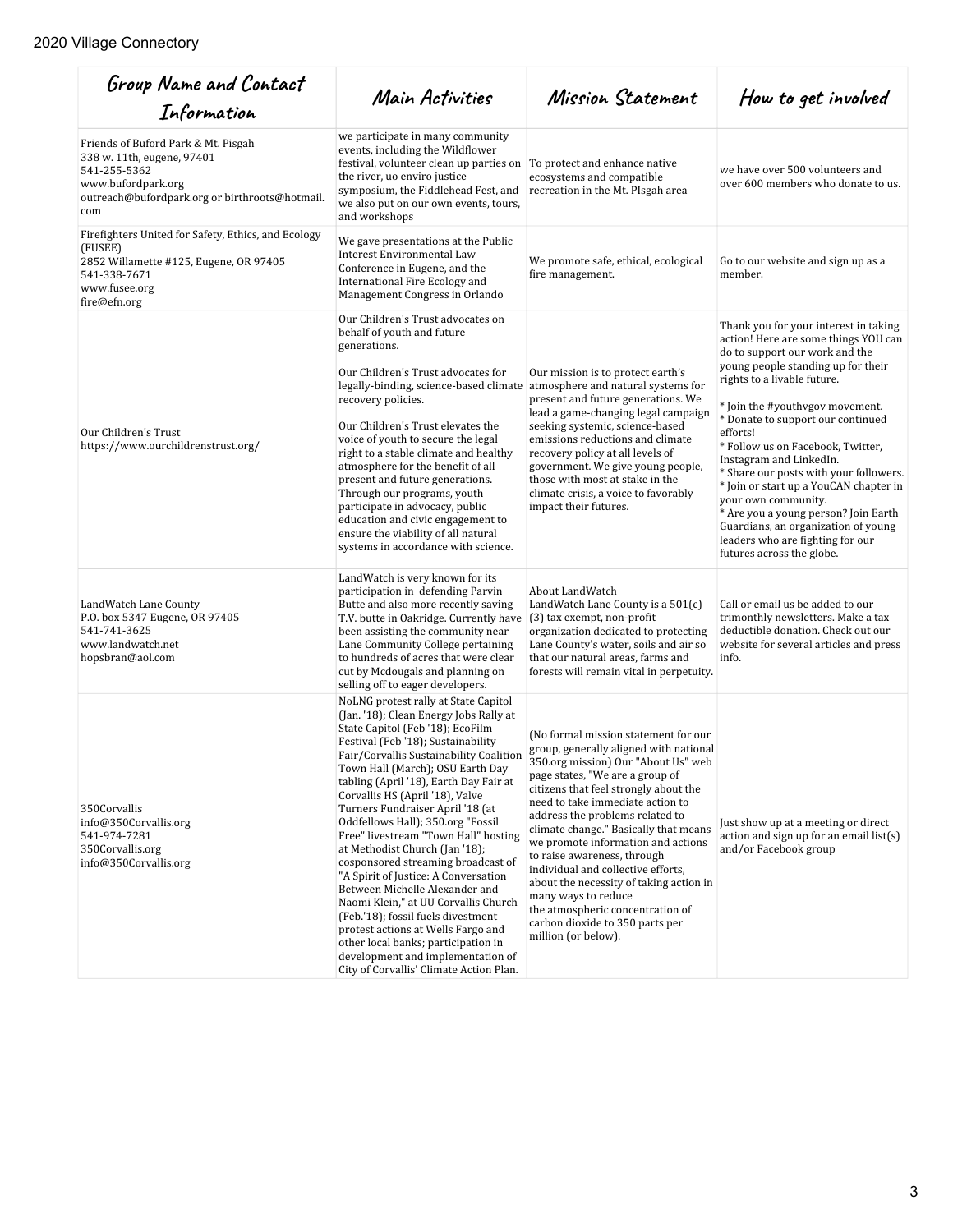| Group Name and Contact<br>Information                                                                                                                                                      | Main Activities                                                                                                                                                                                                                                                                                                 | Mission Statement                                                                                                                                                                                                                                                                                                                                                                                                                                                                                                                                                                                                                                                                                                                                                                    | How to get involved                                                                                                                                                                                                                                                                                                                                                                                               |  |
|--------------------------------------------------------------------------------------------------------------------------------------------------------------------------------------------|-----------------------------------------------------------------------------------------------------------------------------------------------------------------------------------------------------------------------------------------------------------------------------------------------------------------|--------------------------------------------------------------------------------------------------------------------------------------------------------------------------------------------------------------------------------------------------------------------------------------------------------------------------------------------------------------------------------------------------------------------------------------------------------------------------------------------------------------------------------------------------------------------------------------------------------------------------------------------------------------------------------------------------------------------------------------------------------------------------------------|-------------------------------------------------------------------------------------------------------------------------------------------------------------------------------------------------------------------------------------------------------------------------------------------------------------------------------------------------------------------------------------------------------------------|--|
| Solve<br>2000 SW 1st Ave Suite 400 Portland Oregon 97201<br>9712199746<br>www.solveoregon.org<br>gibbscarrie18@gmail.com                                                                   | Oregon Solve Beach Clean up in<br>March.                                                                                                                                                                                                                                                                        | SOLVE is a statewide, $501(c)(3)$<br>nonprofit organization with a mission<br>to bring Oregonians together to<br>improve our environment and build a<br>legacy of stewardship. We are<br>dedicated to developing relationships<br>among different groups, individuals,<br>and businesses in pursuit of a<br>common goal: to protect and<br>preserve the places that make up our<br>uniquely beautiful home. SOLVE<br>mobilizes one of Oregon's largest<br>volunteer networks to clean up our<br>beaches, parks, neighborhoods, and<br>other natural spaces through litter<br>cleanups, invasive plant removal,<br>planting native trees and shrubs, and<br>other environmental projects. We<br>annually support nearly 30,000<br>volunteers in 900 projects<br>throughout the state. | www.solveoregon.org                                                                                                                                                                                                                                                                                                                                                                                               |  |
| The Orca Network<br>Local Contact: 1808 Brentwood Ave, Eug, OR 97404<br>541-579-4829<br>www.orcanetwork.org<br>evachava@hotmail.com                                                        | I have presented Orca Network<br>educational materials at Saturday<br>Market, Holiday Market, 2016 Oregon<br>Country Fair, 2017 Sunday Streets                                                                                                                                                                  | Orca Network is a 501 (c) (3) non-<br>profit organization registered in<br>Washington State, dedicated to<br>raising awareness about the whales<br>of the Pacific Northwest, and the<br>importance of providing them healthy<br>and safe habitats. A community is<br>emerging that is increasingly attuned<br>to the orca population, that cares<br>about and tries to understand the<br>needs of the resident and transient<br>orcas that inhabit the Salish Sea.                                                                                                                                                                                                                                                                                                                   | In Eugene, they can contact me:)                                                                                                                                                                                                                                                                                                                                                                                  |  |
| The Health and Healing booth is a mixed booth made up of groups and individuals who practice all manner of modalities and methods to heal the body and                                     | Health and Healing                                                                                                                                                                                                                                                                                              |                                                                                                                                                                                                                                                                                                                                                                                                                                                                                                                                                                                                                                                                                                                                                                                      |                                                                                                                                                                                                                                                                                                                                                                                                                   |  |
| the mind. They are located between Lifelong Learning and Intentional Communities.                                                                                                          |                                                                                                                                                                                                                                                                                                                 |                                                                                                                                                                                                                                                                                                                                                                                                                                                                                                                                                                                                                                                                                                                                                                                      |                                                                                                                                                                                                                                                                                                                                                                                                                   |  |
| Northwest Therapeutic Touch Institute<br>466 W 17th Avenue Eugene, OR 97401<br>541-870-5627<br>www.nwtti.org<br>cordywa@gmail.com                                                          | We hold practicums once or twice a<br>month in Eugene, Salem, soon in<br>Portland; we participate in local<br>health fairs, we teach Therapeutic<br>Touch in communities around<br>Oregon, but most often in Eugene.                                                                                            | To support and enhance the practice<br>and study of the Krieger-Kunz<br>Method<br>of Therapeutic Touch                                                                                                                                                                                                                                                                                                                                                                                                                                                                                                                                                                                                                                                                               | Anyone can join if they want to do<br>Therapeutic Touch or support TT in<br>anyway.                                                                                                                                                                                                                                                                                                                               |  |
| Narcotics Anonymous<br>1420 30th Ave SE Albany Oregon 97322<br>541-619-7864<br>www.na.org<br>billywilson560@yahoo.com                                                                      | LCANA Camp Recovery 2018<br>Fundraiser                                                                                                                                                                                                                                                                          | to provide an environment in which<br>addicts can help one another stop<br>using drugs and find a new way to<br>live                                                                                                                                                                                                                                                                                                                                                                                                                                                                                                                                                                                                                                                                 | Have a desire to stop using & attend a<br>meeting                                                                                                                                                                                                                                                                                                                                                                 |  |
| Allies, LLC<br>1725 Pearl St<br>304-685-1877<br>www.allies-llc.org<br>ericka.rhodes@allies-llc.org                                                                                         | Allies, LLC offers free community<br>events for adults with disabilities.<br>Most recently we held a Valentine's<br>Prom, traveled to OMSI, went dancing<br>at Davis night club, and held a Talent<br>Show. Upcoming we are planting a<br>community garden and traveling to<br>more locations within the state. | Utilizing a whole life approach, Allies<br>empowers, encourages, and educates<br>individuals with exceptionalities by<br>providing high quality supports with<br>daily living skills at home and in the<br>community.                                                                                                                                                                                                                                                                                                                                                                                                                                                                                                                                                                | Individuals can join our organization<br>by contacting their Service<br>Coordinators for add our services to<br>their ISP. We also accept private pay<br>customers, and offer scholarships for<br>those that cannot afford to pay. Many<br>times customers walk because they<br>have seen something fun that we<br>were involved in and and we help<br>them navigate the system to get the<br>supports they need. |  |
| Positive Community Kitchen (PCK)<br>Positive Community Kitchen, PO Box 11513,<br>Eugene, Oregon 97440<br>541-249-4942<br>positivecommunitykitchen.org<br>info@positivecommunitykitchen.org | PCK Art Auction 4/22/18, PCK<br>Garden Plant Pledge 5/19/18,<br>Harvest Moon Fundraiser Event<br>September 2017 and 2018, Nourish<br>Food For Life Cooking<br>Demonstration, Thursdays Winter,<br>Spring 2018                                                                                                   | To inspire community wellness<br>through food                                                                                                                                                                                                                                                                                                                                                                                                                                                                                                                                                                                                                                                                                                                                        | Contact us by phone or email for a<br>variety of volunteer opportunities                                                                                                                                                                                                                                                                                                                                          |  |
| Info                                                                                                                                                                                       |                                                                                                                                                                                                                                                                                                                 |                                                                                                                                                                                                                                                                                                                                                                                                                                                                                                                                                                                                                                                                                                                                                                                      |                                                                                                                                                                                                                                                                                                                                                                                                                   |  |

**Right at the front of the Village along East 13th, The Community Village Info booth is at your service to provide all the best information. We connect people who come to the Village with the groups and opportunities in the Village where they can plug-in. We also give great directions, and new this year, we will sprinkle you with biodegradable glitter that's safe for the planet and makes you sparkle like you were born to.**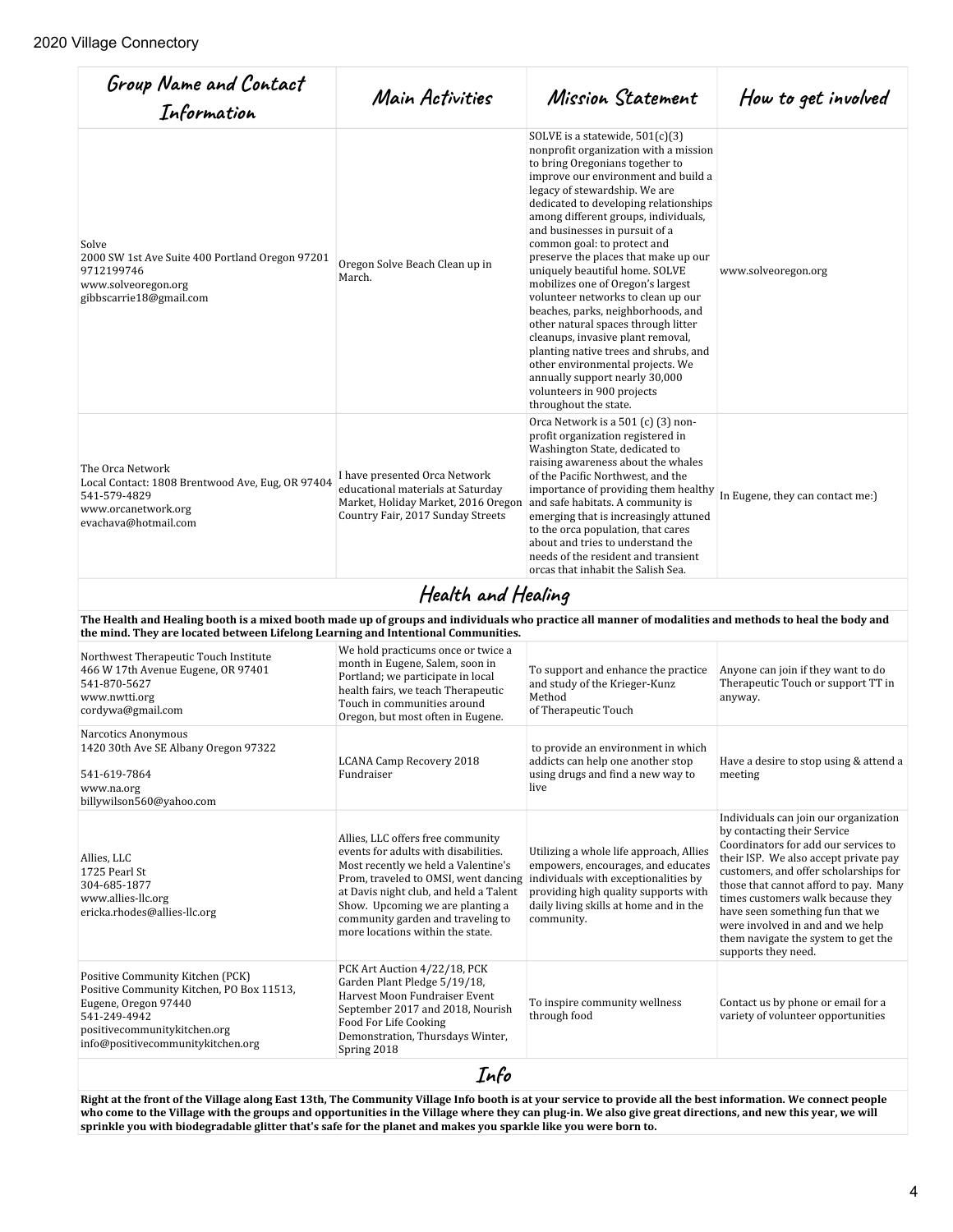| Group Name and Contact<br>Information                                                                                                                                                                                                                                                                                                 | Main Activities                                                                                                                                                                                                                                                                                                                                                                                                                                                                                                                                                                                                                       | Mission Statement                                                                                                                                                                                                                                                                                                                                                                                                                                                                                                                                                                                                                                                                                                                                                                                                                                                                                                                                                                                                                                  | How to get involved                                                                                       |
|---------------------------------------------------------------------------------------------------------------------------------------------------------------------------------------------------------------------------------------------------------------------------------------------------------------------------------------|---------------------------------------------------------------------------------------------------------------------------------------------------------------------------------------------------------------------------------------------------------------------------------------------------------------------------------------------------------------------------------------------------------------------------------------------------------------------------------------------------------------------------------------------------------------------------------------------------------------------------------------|----------------------------------------------------------------------------------------------------------------------------------------------------------------------------------------------------------------------------------------------------------------------------------------------------------------------------------------------------------------------------------------------------------------------------------------------------------------------------------------------------------------------------------------------------------------------------------------------------------------------------------------------------------------------------------------------------------------------------------------------------------------------------------------------------------------------------------------------------------------------------------------------------------------------------------------------------------------------------------------------------------------------------------------------------|-----------------------------------------------------------------------------------------------------------|
|                                                                                                                                                                                                                                                                                                                                       | Intentional Communities                                                                                                                                                                                                                                                                                                                                                                                                                                                                                                                                                                                                               |                                                                                                                                                                                                                                                                                                                                                                                                                                                                                                                                                                                                                                                                                                                                                                                                                                                                                                                                                                                                                                                    |                                                                                                           |
| The Intentional Communities booth, to the right of the Village Stage, is staffed by representatives from a variety of communities of choice, residence, and<br>practice from around the region. They explore a variety of ways for humans to be together, live togehter, and work together with mutual respect and<br>intentionality. |                                                                                                                                                                                                                                                                                                                                                                                                                                                                                                                                                                                                                                       |                                                                                                                                                                                                                                                                                                                                                                                                                                                                                                                                                                                                                                                                                                                                                                                                                                                                                                                                                                                                                                                    |                                                                                                           |
| <b>Breitenbush Hot Springs</b><br>53000<br>503-851-3320 ext 316<br>breitenbush.com<br>events@breitenbush.com                                                                                                                                                                                                                          | We host over 150 workshops<br>annually                                                                                                                                                                                                                                                                                                                                                                                                                                                                                                                                                                                                | To provide a safe and potent<br>environment where people can<br>renew and evolve in ways they never<br>imagined.                                                                                                                                                                                                                                                                                                                                                                                                                                                                                                                                                                                                                                                                                                                                                                                                                                                                                                                                   | Apply for a job or participate in<br>service week (3x year)                                               |
| <b>East Blair Housing Coop</b><br>940 W 4th Avenue Eugene Oregon 97402<br>Michelle Hopkins: 541-525-8141<br>www.eastblairhousingcooperative.org<br>Chavon Wright - Chavon.Wright@gmail.com                                                                                                                                            | Representative liasons with Whitaker<br>Community Council; Educational<br>community outreach programs i.e.<br>Emergency preparedness & Invasive<br>Plants with U of 0 / Meditation<br>classes / Low impact, high density<br>housing / Members of the National<br>Association of Housing Cooperatives<br>won first hardship grant to attend<br>national conference in Austin, Texas ]<br>/ Dropsite for food for Lane County<br>Offer community space / Prior<br>involvement in community village /<br>Hiring local organizations and<br>businesses for involvement in<br>grounds maintainance, facilitiation,<br>and education / etc. | The mission of East Blair Housing<br>Cooperative is to create an<br>intentional community of low - cost,<br>residential housing which:<br>1. values and encourages community,<br>creativity, diversity, civility,<br>cooperation, and accountability<br>among its member and its neighbors;<br>2. cooperatively owns and manages<br>itself;<br>3. assesses carrying charges (rent) at<br>affordable (i.e., at or below HUD's<br>Fair Market Rent) levels and accepts<br>Section 8 vouchers so as to be able to<br>maintain its tradition of providing the<br>opportunity of quality, occupant-<br>operated housing that gives<br>preference to people who earn low<br>incomes and/or would not otherwise<br>have access to such housing;<br>4. provides opportunity for its<br>member to learn skills such as<br>consensus decision making conflict<br>resolution, conflict resolution, home<br>repair, gardening, caregiving, and<br>nonprofit management; and<br>5. promotes cooperative and<br>affordable housing in the community<br>at large. | Apply/Lottery                                                                                             |
| Alpha Farm<br>92819 Deadwood Creek Rd., Deadwood, OR 97430<br>541-964-5102<br>alphafarmcommunity.org<br>alpha@peak.org                                                                                                                                                                                                                | Alpha Farm is an intentional<br>community of people who have<br>chosen to live and work together to<br>share a more harmonious way of<br>living.                                                                                                                                                                                                                                                                                                                                                                                                                                                                                      | To create a sustainable culture that<br>nurtures human beings to their fullest<br>potential                                                                                                                                                                                                                                                                                                                                                                                                                                                                                                                                                                                                                                                                                                                                                                                                                                                                                                                                                        | Look at our website. E-mail for<br>additional information or to visit.                                    |
| Lost Valley Education Center & Ecovillage<br>81868 Lost Valley Lane Dexter OR 97431<br>541-937-3351<br>http://lostvalley.org/<br>info@lostvalley.org                                                                                                                                                                                  | Education center offering continuous<br>programs & events, mostly related to<br>sustainable living, school outreach<br>and annual OCF attendance                                                                                                                                                                                                                                                                                                                                                                                                                                                                                      | Lost Valley is a 501 c3 learning<br>center, educating youth and adults in<br>the practical application of<br>sustainable living skills. We take a<br>holistic approach to sustainability<br>education, engaging students in<br>ecological, social, and personal<br>growth.                                                                                                                                                                                                                                                                                                                                                                                                                                                                                                                                                                                                                                                                                                                                                                         | By attending events at Lost Valley,<br>taking education programs here or<br>being an ecovillage resident. |
| Maitreya Eco-village<br>882 Almaden St Eugene OR 97402<br>631-294-3164<br>http://www.maitreyaecovillage.org/home/<br>oftheearthh@gmail.com                                                                                                                                                                                            | Maitreya has been represented at<br>Oregon Country Fair for years.<br>Maitreya acts as a hub for community<br>activity, with a communal space for<br>hosting affinity group meetings and<br>gatherings. Most individual members<br>are a part of affinity groups within<br>the greater community of Eugene.                                                                                                                                                                                                                                                                                                                           | A community dedicated to ecological<br>living                                                                                                                                                                                                                                                                                                                                                                                                                                                                                                                                                                                                                                                                                                                                                                                                                                                                                                                                                                                                      | By applying and interviewing with<br>the community.                                                       |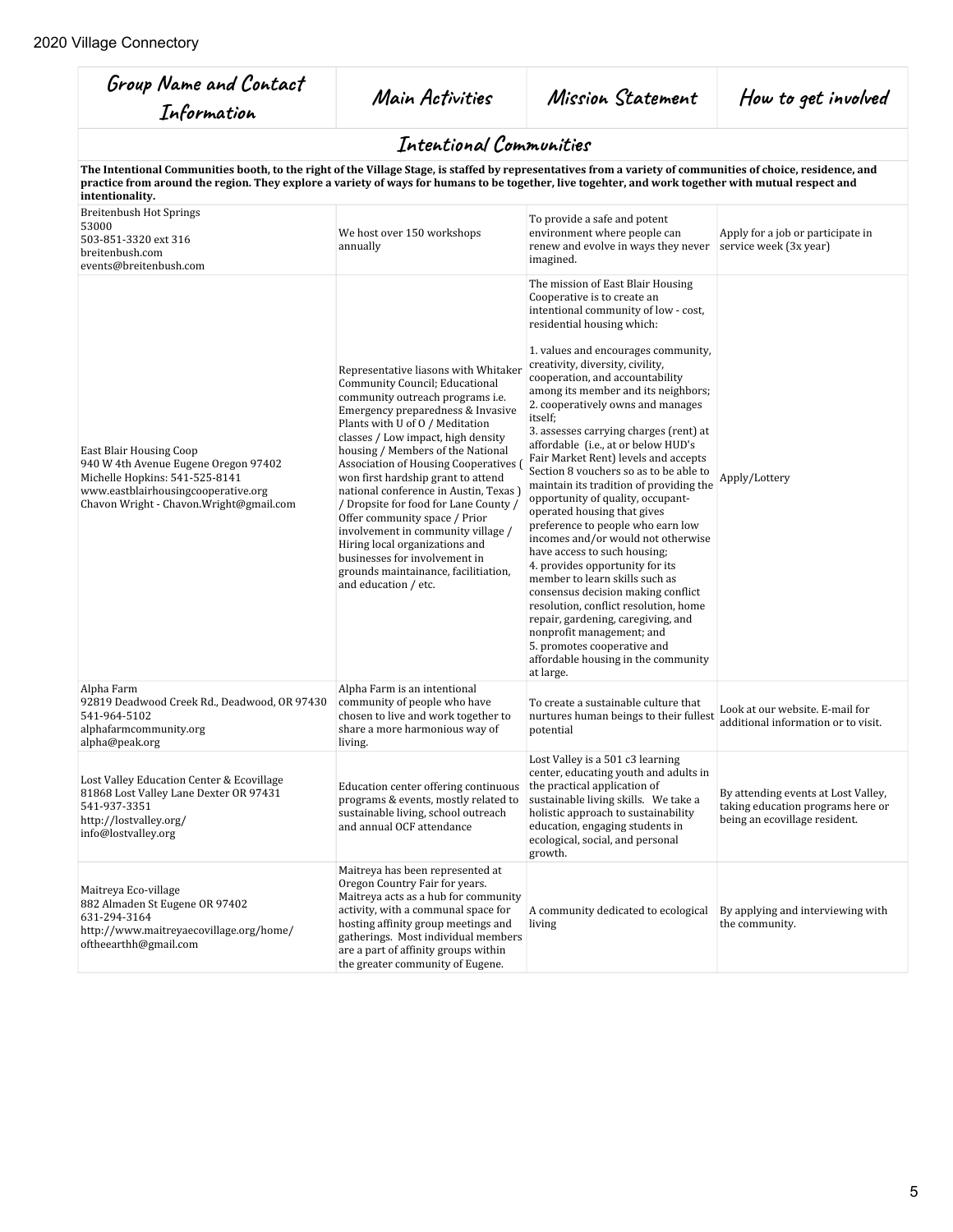5415430624 23465 suttle rd rickkb@live.com

| Group Name and Contact<br>Information                                                                                                                                                                                                                                                      | Main Activities                                                                                                                                                                                                                                                                                                                                                                                                                                                                                                                                                                                                                                                                                                                                                                                                                                                                                                                                                                                                                                                          | Mission Statement                                                                                                                                                                                                                                                                                                                                                                                                                                                                                                              | How to get involved                                                                                                                                         |
|--------------------------------------------------------------------------------------------------------------------------------------------------------------------------------------------------------------------------------------------------------------------------------------------|--------------------------------------------------------------------------------------------------------------------------------------------------------------------------------------------------------------------------------------------------------------------------------------------------------------------------------------------------------------------------------------------------------------------------------------------------------------------------------------------------------------------------------------------------------------------------------------------------------------------------------------------------------------------------------------------------------------------------------------------------------------------------------------------------------------------------------------------------------------------------------------------------------------------------------------------------------------------------------------------------------------------------------------------------------------------------|--------------------------------------------------------------------------------------------------------------------------------------------------------------------------------------------------------------------------------------------------------------------------------------------------------------------------------------------------------------------------------------------------------------------------------------------------------------------------------------------------------------------------------|-------------------------------------------------------------------------------------------------------------------------------------------------------------|
| <b>Eugene Avant Gardeners</b><br>189 Crocker Lane<br>541-232-8663<br>https://www.facebook.<br>com/groups/eugeneavantgardeners/<br>mcplaedo@gmail.com                                                                                                                                       | -Have been developing a garden at<br>Edgewood Pool to educate, empower<br>and feed some of Eugene's most<br>vulnerable populations including<br>veterans and POC, also much of the<br>harvest is to be distributed via<br>Burrito Brigade.<br>-Helped establish a community<br>garden in the Glenwood<br>Neighborhood converting an unused<br>alley into a garden.<br>-Will be hosting a table at Whiteaker<br>Market from Late Spring through Fall,<br>giving away plant starts, seeds and<br>acting as a meeting space for plant<br>nerds to hang out and exchange<br>resources.<br>-Volunteered and helped with the<br>Women's sanctuary garden at the<br>Mission.<br>-Volunteered and participated in<br>series of Propagation Fairs hosted by<br>the ASN network.<br>-Established a seed saving/sharing<br>resource bank for members of the<br>organization.<br>-Hosted a screen printing making<br>party for members to make<br>Gardening related screen prints.<br>-Facilitated a plant walk for members<br>to learn about pollinator friendly<br>native flowers. | The Eugene Avant Gardeners are a<br>volunteer driven, horizontally<br>organized, open collective dedicated<br>to creating local, resilient, sustainable<br>food and distribution networks.<br>Avant Gardening is a platform that<br>encourages all members to be<br>proactive and creative. Members are<br>empowered to organize gardening<br>projects that inspire them and that<br>contribute to localized food<br>production, community building and<br>honoring our interdependence with<br>each other and our ecosystems. | Show up to a meeting or work party.<br>Join the Facebook group.                                                                                             |
| Dharmalaya<br>356 Horn lane, Eugene OR 97404<br>651 767 2704<br>https://www.proutinstitute.<br>org/projects/dharmalaya/<br>coen.ryder@gmail.com                                                                                                                                            | In the time of its existence,<br>Dharmalaya has been a venue for<br>numerous and diverse classes.<br>workshops, seminars,<br>demonstrations, trainings, retreats,<br>social gatherings, work parties,<br>forums, presentations, lectures,<br>meetings, courses, practicums,<br>cultural events, community<br>meditations, healing sessions,<br>planning meetings, social ceremonies,<br>and permaculture conferences.                                                                                                                                                                                                                                                                                                                                                                                                                                                                                                                                                                                                                                                    | It (Dharmalaya) serves as a center for<br>personal and spiritual development,<br>for demonstrating and teaching<br>wholesome and ecologically<br>sustainable living, for promoting the<br>PROUT vision of social<br>transformation, and for facilitating<br>neighborhood and community<br>development.<br>To promote dharma holistically in<br>personal, social and ecological<br>spheres of life.                                                                                                                             | Show up and participate.                                                                                                                                    |
|                                                                                                                                                                                                                                                                                            | Lifelong Learning                                                                                                                                                                                                                                                                                                                                                                                                                                                                                                                                                                                                                                                                                                                                                                                                                                                                                                                                                                                                                                                        |                                                                                                                                                                                                                                                                                                                                                                                                                                                                                                                                |                                                                                                                                                             |
| The Lifelong Learning booth, located between the Village History area and Health and Healing, is made up of several groups whose work explores<br>alternatives in education for children and adults. Groups include schools, adult education groups, and education advocacy organizations. |                                                                                                                                                                                                                                                                                                                                                                                                                                                                                                                                                                                                                                                                                                                                                                                                                                                                                                                                                                                                                                                                          |                                                                                                                                                                                                                                                                                                                                                                                                                                                                                                                                |                                                                                                                                                             |
| Math and Science Sirens<br>1892 Willamette Street Eugene, Oregon 97401<br>404-683-0450<br>https://www.facebook.<br>com/groups/1566146776959267/<br>sisschmee@mindspring.com                                                                                                                | Members attended the Women's<br>March in DC this year. I have<br>participated in numerous town halls.<br>Members are active in registration<br>post card mailings to notify people of<br>upcoming elections.                                                                                                                                                                                                                                                                                                                                                                                                                                                                                                                                                                                                                                                                                                                                                                                                                                                             | The goal of MASS is to encourage and<br>empower girls, both young and sage,<br>to engage in Math and the Sciences<br>through the provision of role<br>modeling and educational<br>opportunities. MASS is affiliated with<br>the Oregon Country Fair and the<br>Lifelong Learning Booth in<br>Community Village.                                                                                                                                                                                                                | Join FB group,. This year will begin<br>fundraising for the educational<br>funding assistance for next year, so<br>you can volunteer when we do<br>tabling. |
| Treesisters<br>Po box 19721 Sacramento 'S 95819<br>9785258177<br>Treesisters.org<br>Clare@treesisters.org                                                                                                                                                                                  | Womens march, WECAN, Bioneers,<br>Emerging Women, etc.                                                                                                                                                                                                                                                                                                                                                                                                                                                                                                                                                                                                                                                                                                                                                                                                                                                                                                                                                                                                                   | Helping humanity shift from a<br>consumer species to a restorer<br>species and empowering women to<br>reforest the tropics                                                                                                                                                                                                                                                                                                                                                                                                     | Internet                                                                                                                                                    |
| Hip Trips<br>Po box 5563 Eugene OR 97405<br>5415209477<br>https://m.facebook.com/HipTripTours/<br>tanya_b@efn.org                                                                                                                                                                          | Attended March for our Lives, hosted<br>multiple Women's Retreats on Kauai,<br>particiated in KORE, ICBC, protest at<br>Trump tower, global unity fest, and<br>more                                                                                                                                                                                                                                                                                                                                                                                                                                                                                                                                                                                                                                                                                                                                                                                                                                                                                                      | To promote world peace through<br>educational travel                                                                                                                                                                                                                                                                                                                                                                                                                                                                           | Join                                                                                                                                                        |
| Hemp Education Awareness and Development<br>23465 Suttle rd Veneta, OR 97487                                                                                                                                                                                                               | NoCol Hemp convention.                                                                                                                                                                                                                                                                                                                                                                                                                                                                                                                                                                                                                                                                                                                                                                                                                                                                                                                                                                                                                                                   |                                                                                                                                                                                                                                                                                                                                                                                                                                                                                                                                |                                                                                                                                                             |

International Cannabis Business conference, Oregon Hemp convention , etc,advisory boards to legislators.

Promote hemp through education [Contact us]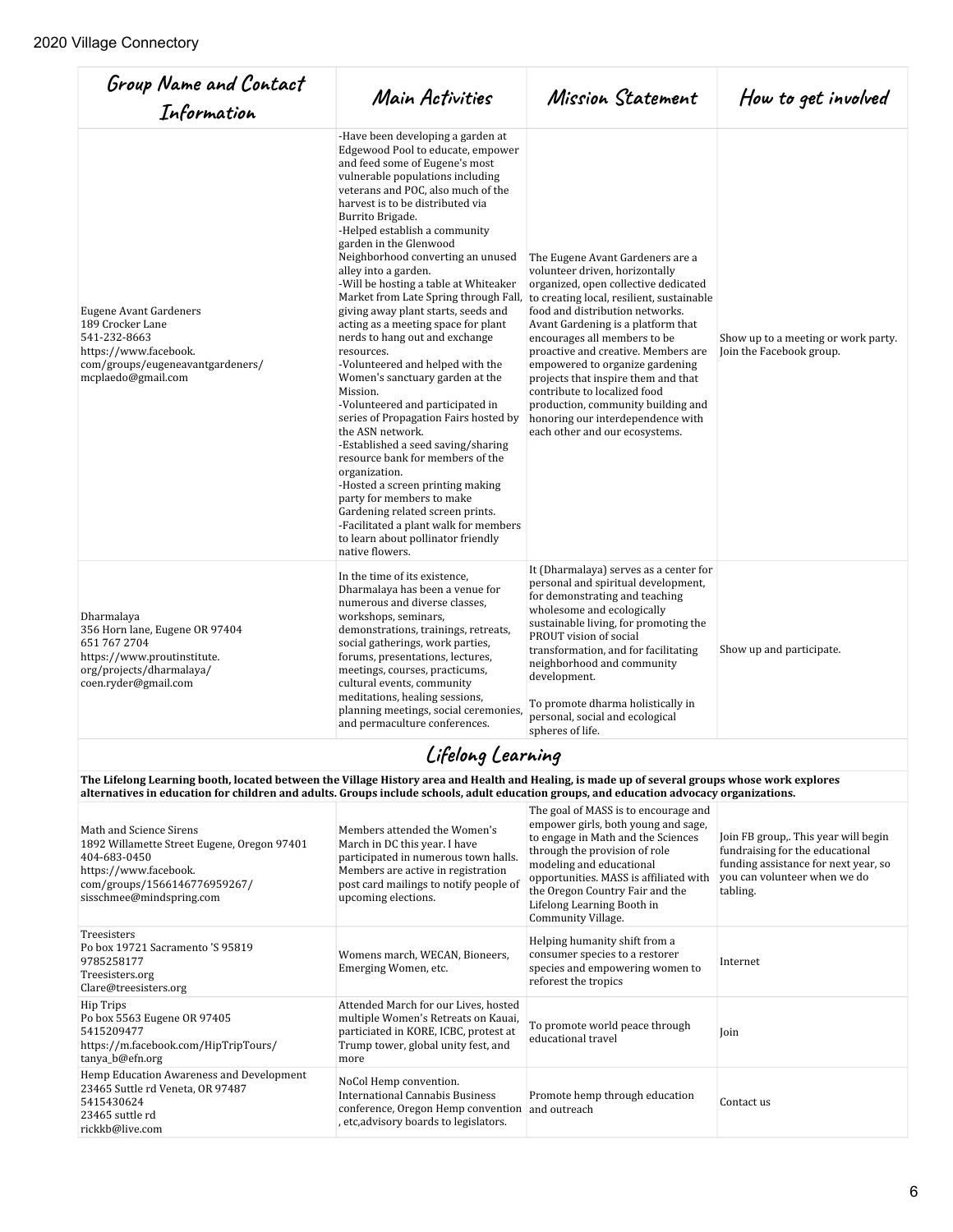| Group Name and Contact<br>Information                                                                                                                                                                                                                     | Main Activities                                                                                                                                                                                                                                                                                                                                                                                     | Mission Statement                                                                                                                                                                                                                                                                                                                                                                                                                                                                                                                                                                                                                                     | How to get involved                                                                                                                                                                                                   |  |
|-----------------------------------------------------------------------------------------------------------------------------------------------------------------------------------------------------------------------------------------------------------|-----------------------------------------------------------------------------------------------------------------------------------------------------------------------------------------------------------------------------------------------------------------------------------------------------------------------------------------------------------------------------------------------------|-------------------------------------------------------------------------------------------------------------------------------------------------------------------------------------------------------------------------------------------------------------------------------------------------------------------------------------------------------------------------------------------------------------------------------------------------------------------------------------------------------------------------------------------------------------------------------------------------------------------------------------------------------|-----------------------------------------------------------------------------------------------------------------------------------------------------------------------------------------------------------------------|--|
| <b>Woodland Charter School</b><br>301 Murphy Creek, Grants Pass, OR 97527<br>541-350-0360<br>www.woodlandcharterschool.org<br>oftheearth@gmail.com                                                                                                        | We host many community events for<br>the children: Harvest Fair, Winter<br>Fair, May Fair ect.                                                                                                                                                                                                                                                                                                      | Woodland Charter School seeks to<br>kindle a life-long love of learning by<br>providing a developmentally<br>appropriate, arts-integrated Public<br>Waldorf curriculum which engages<br>the whole child: head, heart, and<br>hands. Rich academics interwoven<br>with human and nature studies foster<br>a sense of belonging within the<br>human community and a reverence<br>for the beauty of the natural world.<br>Our school thrives with on-going<br>family involvement and inspires the<br>support of the greater community.<br>Our nurturing learning environment<br>awakens each child's thinking,<br>creativity, and emotional sensibility. | We are a school so being a parent, a<br>community member and volunteering<br>to help with different outreach<br>festivals and in class room support,<br>joining our charter council or one of<br>our many committees. |  |
| <b>Sugar Loaf Community Association</b><br>206 Tetherow, PO Box 440, Williams, OR 97544<br>541-350-6812<br>www.sugarloafcommunityassociation.org<br>otegroupinc@gmail.com                                                                                 | We offer preschool and kindergarten<br>as well as a mix grades class We also<br>offer an afterschool music, cooking<br>and artistic program. We host the<br>local weekly farmer's market, earth<br>day, the 4th of July parade and music<br>events and more.                                                                                                                                        | The Sugarloaf Community exists to<br>provide an Education and Recreation<br>Center, emphasizing ecological<br>sustainability for the benefit of the<br>Williams community and future<br>generations.                                                                                                                                                                                                                                                                                                                                                                                                                                                  | Individuals can become a member or<br>join our board. We host monthly<br>meetings and encourage our<br>community to come attend and<br>participate.                                                                   |  |
| Dome School<br>9365 Takilma Rd Cave Junction 97523<br>541 531 0915<br>Thedomeschool@gmail.com<br>Delfindawn@gmail.com                                                                                                                                     | We are currently organizing our 16th<br>annual Hope Mountain Barter Faire, a<br>benefit for our school. We also host<br>many events at our community<br>building to support local nonprofits in<br>our area such as the Spiral Living<br>Center. This past weekend we had a<br>skillshare workshop followed by<br>Joanne Rand to raise money and<br>awareness for the Spiral's gleaning<br>project. | The Dome School is a parent teacher<br>cooperative learning center for<br>families who want to participate in<br>their children's education. We work<br>hand in hand with families to ignite a<br>lifetime love of learning and a deep<br>caring for the diversity of humanity<br>and the natural world. By weaving<br>together schools, family and<br>community we create a sense of<br>belonging that empowers children to<br>be leaders in a changing world.                                                                                                                                                                                       | Volunteers are the backbone of our<br>organization and always help out at<br>fundraisers. Parents and other<br>community members are welcome to<br>join our organization at the annual<br>meeting in October.         |  |
| <b>Indoor Sunshine Community Center</b><br>193 Wallis st, Eugene, or 97403<br>542-954-8691<br>Indoorsunshinecommunitycenter.com<br>EugeneIndoorSunshine@gmail.com                                                                                         | Brand new, opening in June!                                                                                                                                                                                                                                                                                                                                                                         | To create a space for families And<br>people of all ages to learn and play,<br>work and create.                                                                                                                                                                                                                                                                                                                                                                                                                                                                                                                                                       | Make contact through email or<br>Facebook.                                                                                                                                                                            |  |
| Little Village                                                                                                                                                                                                                                            |                                                                                                                                                                                                                                                                                                                                                                                                     |                                                                                                                                                                                                                                                                                                                                                                                                                                                                                                                                                                                                                                                       |                                                                                                                                                                                                                       |  |
| Little Village is a childcare booth where potty-trained kiddos can enjoy reading, face-painting, crafts, and other experiences while their parents explore or<br>work in the Village. Pre-potty-trained kids are welcome with their own one-on-one adult. |                                                                                                                                                                                                                                                                                                                                                                                                     |                                                                                                                                                                                                                                                                                                                                                                                                                                                                                                                                                                                                                                                       |                                                                                                                                                                                                                       |  |
| Moon Lodge                                                                                                                                                                                                                                                |                                                                                                                                                                                                                                                                                                                                                                                                     |                                                                                                                                                                                                                                                                                                                                                                                                                                                                                                                                                                                                                                                       |                                                                                                                                                                                                                       |  |
| The Wamen's Maan Ladge is a Sacred Space dedicated to providing knowledge, education and support to all of the wamen of fair. We provide free natural                                                                                                     |                                                                                                                                                                                                                                                                                                                                                                                                     |                                                                                                                                                                                                                                                                                                                                                                                                                                                                                                                                                                                                                                                       |                                                                                                                                                                                                                       |  |

**The Women's Moon Lodge is a Sacred Space dedicated to providing knowledge, education and support to all of the women of fair. We provide free natural alternatives for feminine protection, and a safe, sumptuous space to reflect, relax and regroup. Rites of Passage rituals are offered each day in the yurt by the women of the lodge. Workshops are are held daily within the lodge to further personal growth and planetary healing.** At fair the lodge provides a safe

haven and sharing space for All women of All ages. Educational workshops and informative presentations focused on every stage of womanhood and historical and current social-political issues that affect women, are held in the lodge throughout the weekend. We offer free organic feminine products for those in need and oils and tinctures for self-healing and provide an extensive library, focused on

for healthy alternatives for self-care and the health of our planet. Rituals celebrating rites of passage are held each day - Maiden on Friday, Mother on Saturday, Crone on Sunday, each held at 2 pm in the Community

Village yurt.

541-206-8639 ocf.moonlodge@gmail.com women's issues. The lodge advocates The WML mission is to provide safe sacred spaces, reserved for ALL WOMEN, to celebrate sisterhood; share, skills, stories, and songs to honor life's transitions in a holistic fashion, and to collaborate to create gender-inclusive spaces for education, activism, exploration, and understanding of the opportunities and issues facing ALL PEOPLE.

We rely on volunteers to hold workshops & offer presentations, and to be keepers of the sacred space. If you would like to volunteer with the WML - please email ocf. moonlodge@gmail.com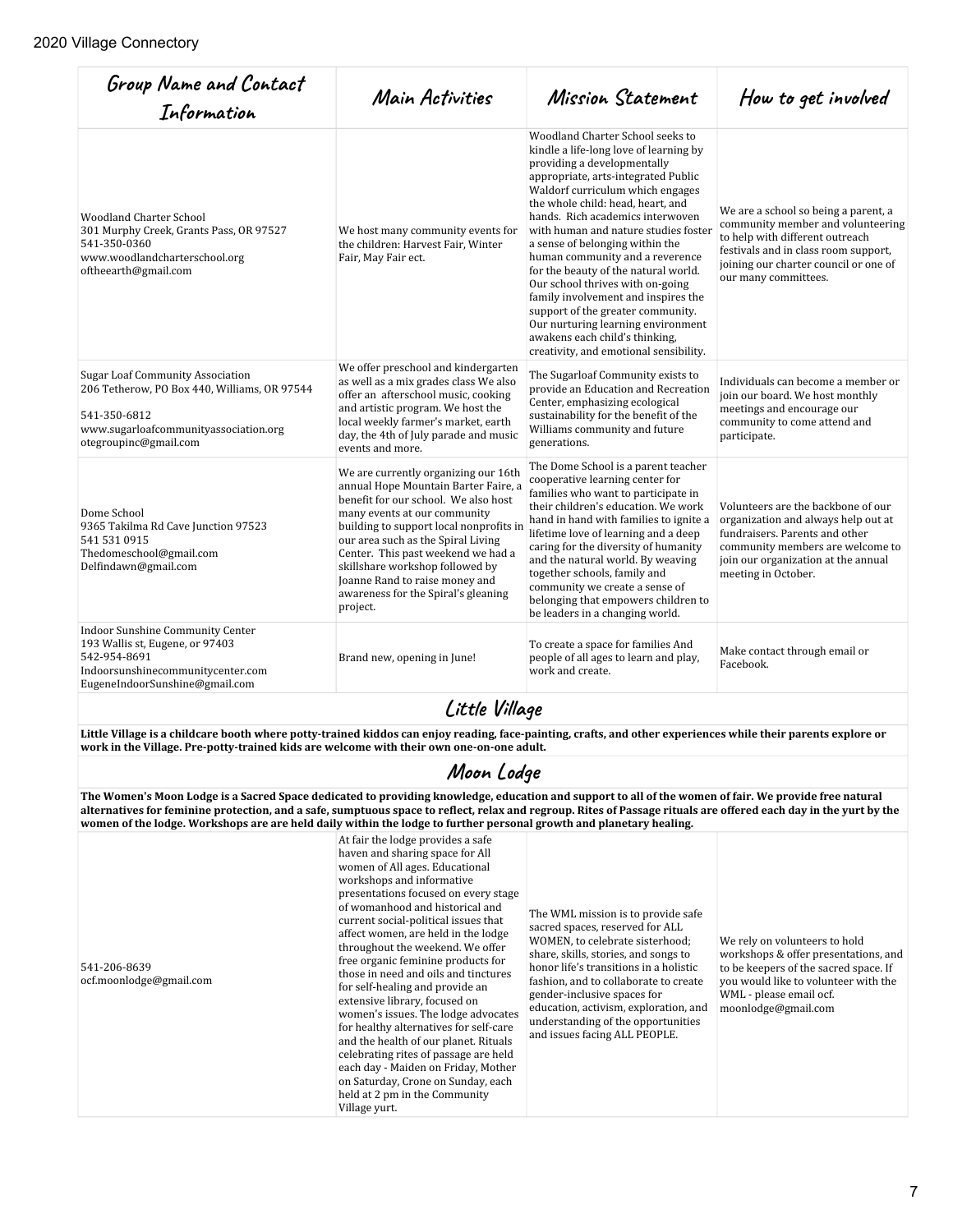| Group Name and Contact<br>Information                                                                                                                                                                                                                                                      | Main Activities                                                                                                                                                                                                                                                                                                                                                                                                                                                                                                                                       | Mission Statement                                                                                                                                                                                | How to get involved                                                                                                                    |
|--------------------------------------------------------------------------------------------------------------------------------------------------------------------------------------------------------------------------------------------------------------------------------------------|-------------------------------------------------------------------------------------------------------------------------------------------------------------------------------------------------------------------------------------------------------------------------------------------------------------------------------------------------------------------------------------------------------------------------------------------------------------------------------------------------------------------------------------------------------|--------------------------------------------------------------------------------------------------------------------------------------------------------------------------------------------------|----------------------------------------------------------------------------------------------------------------------------------------|
|                                                                                                                                                                                                                                                                                            | Peace and Justice                                                                                                                                                                                                                                                                                                                                                                                                                                                                                                                                     |                                                                                                                                                                                                  |                                                                                                                                        |
| The groups in the Peace and Justice booth recognize that Peace is more than just the absence of War: it's the presence of Justice. The groups in this booth<br>represent work on a wide range of social justice issues. They're located at the entrance to the Village right on East 13th. |                                                                                                                                                                                                                                                                                                                                                                                                                                                                                                                                                       |                                                                                                                                                                                                  |                                                                                                                                        |
| Peace Village<br>4436 SE Main St Portland OR 97215<br>5038530799<br>www.peacevillageglobal.org<br>wintry@peacevillageinc.org                                                                                                                                                               | Peace Village runs workshops and<br>camps teaching peace education to<br>children.                                                                                                                                                                                                                                                                                                                                                                                                                                                                    | Ending hate and violence by<br>empowering children.                                                                                                                                              | Host a peace village camp or<br>workshop in their community, or join<br>one as a participant or volunteer.                             |
| YWCA of PDX<br>4610 SE Belmont St, Portland, OR 97214<br>5039758855<br>ywcapdx.org<br>fasce@icloud.com                                                                                                                                                                                     | February 8th Resolve to Resist: A<br>Civic Engagement Series with panel of<br>speakers, December 9th Family<br>Preservation Project Alumni beld an<br>after hours Extravaganza at Children'<br>s Museum hosting women and<br>children who were touched by the<br>program. Past and upcoming Social<br>Justice and Disability training and<br>workshop with focus on the<br>challenges of the disability rights<br>movement relating to race.                                                                                                          | The YWCA of Greater Portland's<br>mission is to eliminate racism,<br>empower women, and promote<br>peace, justice, freedom and dignity<br>for all.                                               | Come on by, call (503) 294-7395,<br>send an email connect@ywcapdx.org,<br>donate, volunteer, advocate.                                 |
| Siren Nation<br>PO Box 12110, Portland OR 97212<br>5039758855<br>sirennation.org<br>fasce@icloud.com                                                                                                                                                                                       | Contributing female or groups led by<br>women artists, comedians,<br>performers, musicians, podcasters -<br>showcased in comedy shows, art<br>openings, film exhibits and musical<br>and other performances, and<br>networking events throughout the<br>year. An annual all November roster<br>of offerings to educate on business<br>practices as well as promoting and<br>advocating for equality in<br>representation and pay in the arts for<br>women.                                                                                            | Siren Nation's mission is to inspire<br>and empower women of all ages to<br>create their own art and to highlight<br>the many achievements of women in<br>the arts.                              | Email: info@sirennation.org.<br>Internships available, volunteers<br>wanted, many opportunities to share<br>creative talent.           |
| <b>NAACP</b><br>330 High street, Eugene OR 97401<br>541-514-5564<br>www.naacplanecounty.org<br>ayishaelliott77@gmail.com,<br>president@naacplanecounty.org                                                                                                                                 | BTS/SIS weekly turoting, mentorship,<br>and cultural enrichment for K=12<br>students at LCC, ACT-SO National<br>Competition, which is a year long<br>youth achievement program-<br>mentored by adult volunteers, Youth<br>Council meeting and leading in the<br>MLK march in January 2018,<br>Women's March, hosting Democratic<br>Party of Lane County, Voting<br>registration, and education "Power to<br>the People-Tapping green energy<br>econonmy, Climate change forums,<br>Tenant Rights workshops, Love not<br>Hate Campaign, and much MORE. | The Vision of the National Association<br>for the Advancement of Colored<br>People is to ensure a society in which<br>all individuals have equal rights<br>without discrimination based on race. | go to website and there are several<br>committees, meetings, volunteering,<br>financial and basic membership<br>opportunities to join. |
| West Cascades Peace Corps Asssociation<br>711 W 26th Ave Eugene, OR 97405<br>541-654-6951<br>West Casdes Peace Corps Association<br>Jeem1567@gmail.com                                                                                                                                     | Participate in community and service<br>projects. Contribute to humanitarian<br>programs both in the US and abroa.                                                                                                                                                                                                                                                                                                                                                                                                                                    | To support active Peace Corps<br>Volunteers                                                                                                                                                      | Just ask and we are open to all folks<br>who want to work with us                                                                      |
| PeaceJam Northwest<br>4736 Royal Ave, Box 116 Eugene, OR 97402<br>5413376917<br>www.peacejam.org/northwest and www.<br>learnfoundation.org<br>northwest@peacejam.org                                                                                                                       | PeaceJam works year-round with<br>schools, afterschool clubs, out-of-<br>school youth groups and multiple<br>universities to promote peace<br>education, under the guidance of<br>Nobel Peace Prize winners. In<br>addition, we hold a one day youth<br>conference each Fall and a two-day<br>Youth Leadership Conference each<br>Spring at the U of O, led by a different<br>Nobel Peace Laureate.                                                                                                                                                   | Nobel Peace Prize winners mentoring<br>youth to tackle the toughest issues in<br>the world.                                                                                                      | Contact Darren at<br>northwest@peacejam.org                                                                                            |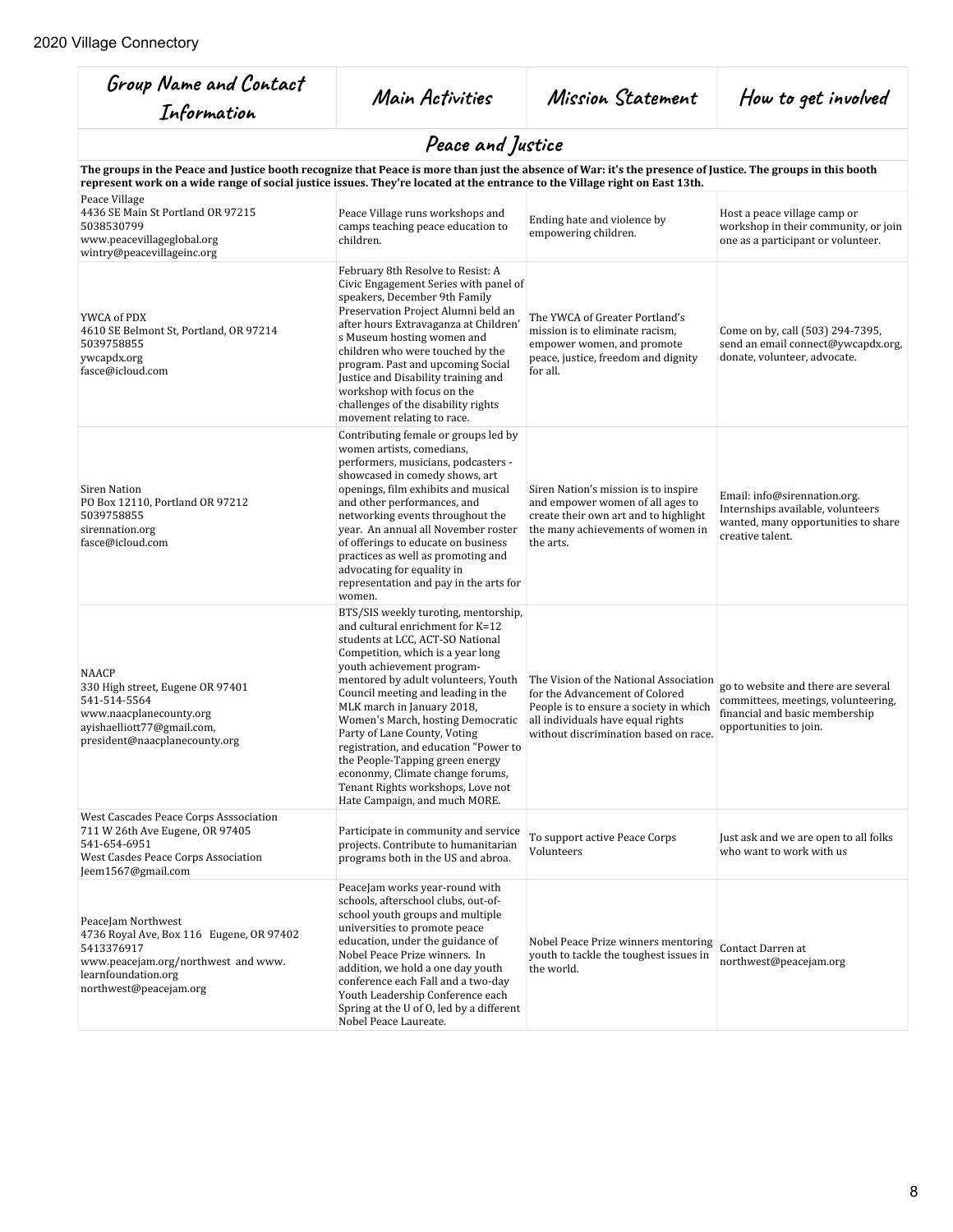| Group Name and Contact<br>Information                                                                                               | Main Activities                                                                                                                                                                                                                                                                                                                                                                                                                                                                                                                                                                                                                                                                                                                                                                                          | Mission Statement                                                                                                                                                                                                                                                                                                                                                                                                                                                                                                                                                                                                                                                          | How to get involved                                                                                                                                                                                                                |
|-------------------------------------------------------------------------------------------------------------------------------------|----------------------------------------------------------------------------------------------------------------------------------------------------------------------------------------------------------------------------------------------------------------------------------------------------------------------------------------------------------------------------------------------------------------------------------------------------------------------------------------------------------------------------------------------------------------------------------------------------------------------------------------------------------------------------------------------------------------------------------------------------------------------------------------------------------|----------------------------------------------------------------------------------------------------------------------------------------------------------------------------------------------------------------------------------------------------------------------------------------------------------------------------------------------------------------------------------------------------------------------------------------------------------------------------------------------------------------------------------------------------------------------------------------------------------------------------------------------------------------------------|------------------------------------------------------------------------------------------------------------------------------------------------------------------------------------------------------------------------------------|
| Center for Dialogue and Resolution<br>93 Van Buren, Eugene, OR 97405<br>541-344-5366<br>www.lanecdr.org<br>chip@lanecdr.org         | 1. Working with the UofO's College of<br>Education to develop a high school<br>classroom behavior management<br>model that replaces punishment with<br>restorative practices in order to<br>reduce the number of suspensions<br>and expulsions; 2. Providing training<br>in conflict resolution to managers of<br>mobile home parks in order to reduce<br>the number of evictions; 3. Working<br>with the state of Oregon to provide<br>mediation of foreclosures in order to<br>keep folks in their homes; 4. Making<br>public presentations throughout the<br>community to advocate for a change<br>in our criminal justice system; 5.<br>Participated on a project with the<br>Register Guard to teach people how<br>to discuss controversial topics with<br>others who have polar opposite<br>views. | Empowering people in conflict to<br>communicate effectively                                                                                                                                                                                                                                                                                                                                                                                                                                                                                                                                                                                                                | By completing our volunteer<br>application                                                                                                                                                                                         |
| <b>Eugene PeaceWorks</b><br>454 Willamette St. Eugene, OR 97401<br>541-525-6067<br>kepw.org<br>zupandavid@gmail.com                 | We've got our radio station KEPW-LP<br>going now! We do a variety of<br>interviews and shows through it, and<br>pretty much constantly create and act<br>as a platform for radical content! (our<br>show, Water is Life, the only Eugene<br>area rebroadcasting of Alternative<br>Radio, Democracy Now!, etc) We<br>most recently participated in PIELC<br>this year, the interviews from which<br>(CFD, NEST, Klamath Riverkeeper,<br>STAR voting, etc) are still being aired.                                                                                                                                                                                                                                                                                                                          | We support a commitment to world<br>peace, social and environmental<br>justice issues through nonviolent<br>grassroots action, education and<br>mutual empowerment to show that<br>peace works. We provide office space<br>and community organizing resources<br>to community members, promote<br>nonviolent strategies for direct<br>action, and campaign against<br>militarism and its use to preserve and orientation.<br>promote other institutions of social<br>and environmental oppression.<br>Whether helping to make Eugene a<br>nuclear free zone or fighting to end<br>corporate greed, EPW has and will<br>continue to work for justice locally<br>and abroad. | Show up to a Thursday meeting! The<br>first Thursday of the month at 6 pm is<br>the best one, since it's a volunteer                                                                                                               |
| Communities United for People - Enlace<br>1131 SE Oak St, Portland, OR 97214<br>5034818951<br>enlaceintl.org<br>ewisteria@yahoo.com | Prison Divestment Campaign, & We<br>Rise: Training for Liberation and<br>Healing among other trainings and<br>solidarity work                                                                                                                                                                                                                                                                                                                                                                                                                                                                                                                                                                                                                                                                            | Enlace is an international alliance of<br>organizations that has developed an<br><b>Integrated Organizing Approach</b><br>(IOA) focused on teambuilding and<br>strategic campaigning. We use this<br>IOA to win campaigns against<br>transnational corporations, and build<br>capacity of organizations through<br>trainings and team building systems.<br>Communities United for People is the<br>501c3 sponsor of Enlace.                                                                                                                                                                                                                                                | Capacity building trainings are<br>available for anyone who is<br>interested in becoming a more<br>effective agent of change. We Rise is<br>a training cohort that is geared<br>towards women and gender non-<br>conforming folks. |
| 350 Eugene<br>P.O. BOX 306 CHESHIRE, OR 97419<br>541-521-6128<br>http://world.350.org/eugene/<br>zap_oregon@msn.com                 | March for our Lives, Salem Rally<br>against Off Shore Drilling, Know Your<br>Rights for Kids, Clean Energy Jobs,<br>Brake free from fossil fuels                                                                                                                                                                                                                                                                                                                                                                                                                                                                                                                                                                                                                                                         | 350 Eugene is 503c3 local affiliate of<br>350.org. an organization dedicated to<br>helping raise awareness of and<br>organizing direct action around<br>institutions and policy driving climate<br>change.                                                                                                                                                                                                                                                                                                                                                                                                                                                                 | Facebook, Instagram, Messenger,<br>website or at local events                                                                                                                                                                      |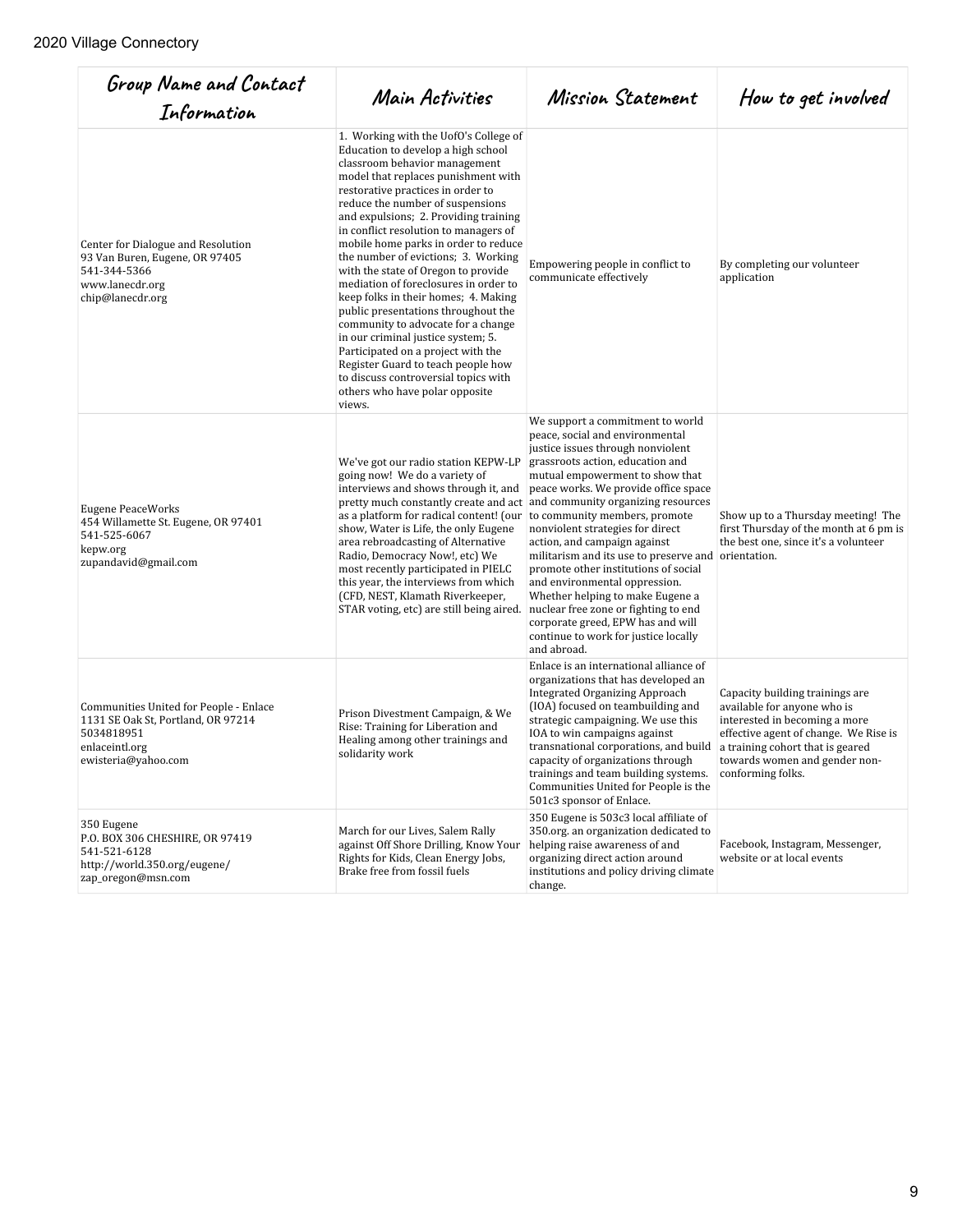| Group Name and Contact<br>Information                                                                                                         | Main Activities                                                                                                                                                                                                                                                                                                                                                                                                                                                                                                         | Mission Statement                                                                                                                                                                                                              | How to get involved                                                                                                |
|-----------------------------------------------------------------------------------------------------------------------------------------------|-------------------------------------------------------------------------------------------------------------------------------------------------------------------------------------------------------------------------------------------------------------------------------------------------------------------------------------------------------------------------------------------------------------------------------------------------------------------------------------------------------------------------|--------------------------------------------------------------------------------------------------------------------------------------------------------------------------------------------------------------------------------|--------------------------------------------------------------------------------------------------------------------|
| Fellowship of Reconciliation<br>490 19th St NE Salem, OR 97301<br>503-569-9229<br>ofor.org<br>facebook.cam/Salem Fellowship of Reconciliation | No Oil, seabeck Conference, Repeal<br>Death Penalty, Legislative<br>Participation                                                                                                                                                                                                                                                                                                                                                                                                                                       | Creating a culture of peace for<br>oregeon                                                                                                                                                                                     | Attend meetings and participate in<br>social justice events                                                        |
| Community Alliance of Lane County<br>458 Blair Blyd. Eugene, OR 97402<br>541-485-1755<br>www.calclane.org<br>peace@calclane.org               | Produced and coordinated Martin<br>Luther King Event on 4/4/18.<br>Coordinated peacekeeping for the<br>March For Our Lives Rally 3/24/18,<br>coordinating April 15 Tax Day Rally,<br>active part of Earth Week Climate<br>Justice coalition.                                                                                                                                                                                                                                                                            | CALC educates and mobilizes people<br>to work for peace, human dignity and<br>social, racial, and economic justice.                                                                                                            | They can make a donation or<br>volunteer to help with programs and<br>actions.                                     |
| Seattle Peace Heathens<br>12532 5th Ave. NE; Seattle, WA 98125<br>206-972-8878<br>http://www.scn.org/crisis/<br>dorie.holden@comcast.net      | We publish and distribute The Crisis<br>Guide and 2 Non-Violent<br>Communication Manuals, these are<br>presented and distributed at events<br>such as Seattle Hempfest, Seattle<br>Hempfest Quarterly Membership<br>Gatherings, Community Volunteer<br>Picnics, Summer Meltdown, Hempfest help them in their specific need.<br>VIP Parties, Seattle Folk Life Festival,<br>Fremont Fair, U-District Street Fair,<br>Seattle Peace Concert Series, OCF<br>Peace and Justice Booth.                                       | We provide for those in crisis, a<br>directory of local and national<br>resources and organizations that will                                                                                                                  | Applications are submitted to the<br><b>Board of Directors</b>                                                     |
| Justice Not War<br>3395 Kincaid Street, Eugene, Oregon, 97405<br>541-556-8241<br>skarstad@aol.com<br>skarstad@aol.com                         | We collaborate with JAA (Japanese<br>American Association) CALC, WAND,<br>Beyond War, and other groups to put<br>on the annual Hiroshima/Nagasaki<br>Commemoration every year for many<br>years, on August 6th. This year we<br>made silk screened signs for marches<br>and painted banners for freeway<br>overpass protests. Support (practical, and trainings, effective sign-making<br>financial, emotional) and training<br>(nonviolent civil disobedience,<br>compassionate listening) for new<br>activist groups. | We culture our local, state and<br>national peace and justice movement<br>with support and training in<br>compassionate listening, nonviolent<br>direct action, affinity group support<br>skills, protest artistry, and songs. | Send an email: talk to one of us.<br>Mostly, we will want to help you in a<br>practical way to do your own action. |
|                                                                                                                                               | Rainbow Village                                                                                                                                                                                                                                                                                                                                                                                                                                                                                                         |                                                                                                                                                                                                                                |                                                                                                                    |

**Rainbow Village advocates for LGBTQI+ issues in the fair and the world at large. New in 2016, Rainbow Village was the first explicitly LGBTQI+ space in the fair. They are located in a small space between Peace and Justice and the Green Earth booth.**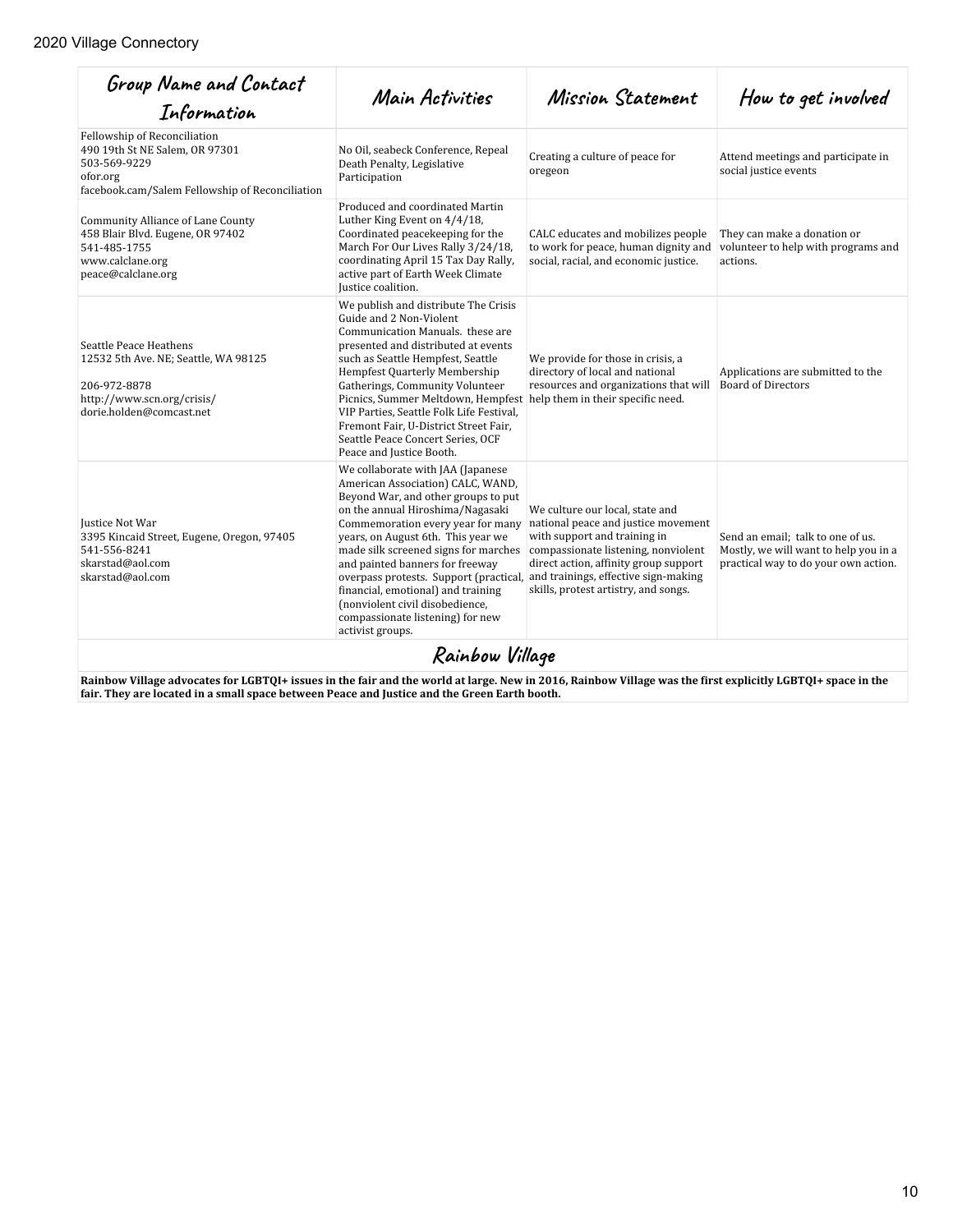| Group Name and Contact<br>Information                                 | Main Activities                                                                                                                                                                                                                                                                                                                                                                                                                                                                                                                                                                                                                                                                                                                                                                                                                                                                                                                                                                                                                                                                                                                                                                                                                                                                             | Mission Statement                                                                                                                                                                                                                                                                                                                                                                                                                                                                                                                                                                                                                                | How to get involved                              |
|-----------------------------------------------------------------------|---------------------------------------------------------------------------------------------------------------------------------------------------------------------------------------------------------------------------------------------------------------------------------------------------------------------------------------------------------------------------------------------------------------------------------------------------------------------------------------------------------------------------------------------------------------------------------------------------------------------------------------------------------------------------------------------------------------------------------------------------------------------------------------------------------------------------------------------------------------------------------------------------------------------------------------------------------------------------------------------------------------------------------------------------------------------------------------------------------------------------------------------------------------------------------------------------------------------------------------------------------------------------------------------|--------------------------------------------------------------------------------------------------------------------------------------------------------------------------------------------------------------------------------------------------------------------------------------------------------------------------------------------------------------------------------------------------------------------------------------------------------------------------------------------------------------------------------------------------------------------------------------------------------------------------------------------------|--------------------------------------------------|
| brooks.mclain@gmail.com<br>https://www.facebook.com/OCFRainbowVillage | •To create identifiable safe spaces for<br>LGBTQIA+ people to find respite,<br>support, community and connection<br>•To increase the<br>visibility/representation of the<br>LGBTQIA+ community at the fair,<br>thereby creating/modeling an<br>inviting environment<br>. To coordinate with other<br>booths/events/parades/offerings<br>through the fair to centralize info<br>regarding LGBTQ directed fun<br>throughout the fair<br>•To increase the exposure to<br>LGBTQIA+ issues occurring in the<br>local/national spheres<br>•To accommodate LGBTQIA+<br>identified folx to safely connect,<br>collaborate and create.<br>•A "store front," where Pride Village<br>staff can engage the public regarding<br>political issues, resources and<br>education. This will include<br>representation from local LGBT0IA+<br>groups, such as Eugene Pride, PFLAG,<br>Interweave, HIV Alliance,<br>TransPonder and more.<br>•To increase the contribution of<br>LGBTQIA+ culture/art/music to the<br>OCF programming<br>•To create opportunities for<br>intergenerational conversations<br>regarding the past, present and future<br>of the LGBTQIA+ culture/community<br>•To unify the OCF community in<br>support, collaboration, and action<br>regarding LGBTQIA+ social justice<br>issues | The Rainbow Village is dedicated to<br>education, information access, and<br>networking for progressive social<br>change surrounding our LGBTQIA fair<br>family and attendees. To fulfill the<br>village's vision of peace, trust, justice,<br>cooperation, equality, and social<br>service, CV and the OCF can<br>demonstrate that they believe in the<br>dreams, values, thinking and<br>differences of the LGBTOIA<br>community by supporting an<br>LGBTQIA space. It is through this<br>exploration that the consciousness of<br>the Village and OCF at large may be<br>expanded, echoing out into the<br>surrounding communities and world. | Reach out via e-mail or on our<br>Facebook page. |
| <u> https://www.facebook.</u><br>com/OCFRainbowVillage                |                                                                                                                                                                                                                                                                                                                                                                                                                                                                                                                                                                                                                                                                                                                                                                                                                                                                                                                                                                                                                                                                                                                                                                                                                                                                                             |                                                                                                                                                                                                                                                                                                                                                                                                                                                                                                                                                                                                                                                  |                                                  |

**Cafe Mundo is the Community Village Restaurant. They serve an all-vegitarian menu, and serve up some of the most delicious deserts in the fair! They also raise money each year, donating a share of their profits to a different worthy cause.** 

#### Spirit

**The Spirit Booth is made up of individuals who collaborate to offer a variety of spiritual centering and uplifting experiences throughout the fair, including the Community Village Opening Circle, as well as energy work in the booth, and a variety of ritual and sacred activities that you can participate in. They are across from 4-A next to Green Earth.**

## **StaƍƋ**

**The Village Stage provides a service to the Village by drawing the public to us. Performances are during the even hours; the odd hours are devoted to Workshops and Demos. We have 12 performance slots during the OCF; four per day. Performances are scheduled during February and March; to apply please email Bob Fennessy at publicity@wowhall.org. The Community Village stage is run by volunteers, and is run on Solar Power with help from our friends in Energy Park.**